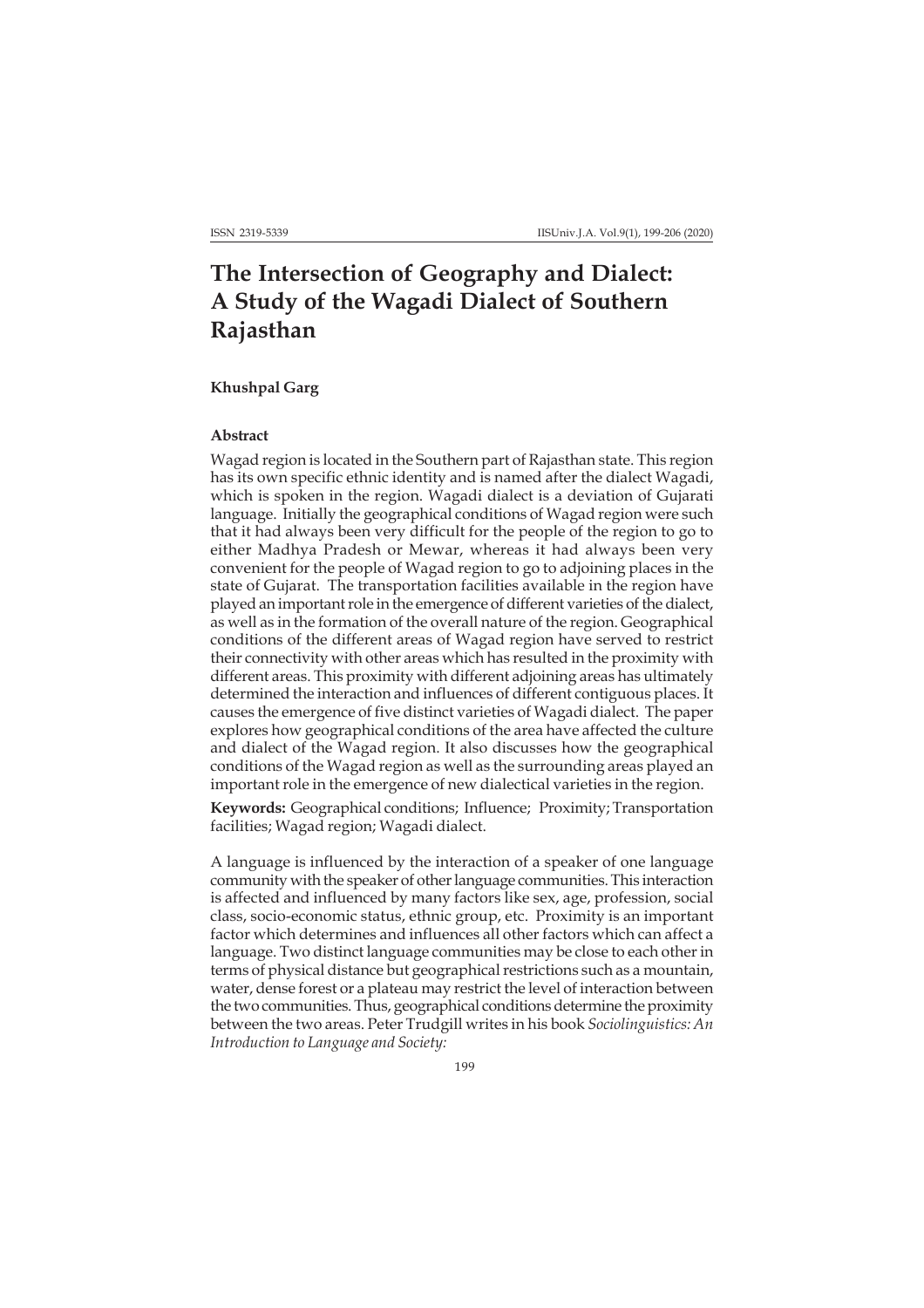Dialectologists have found that regional dialect boundaries often coincide with *geographical* barriers, such as mountains, swamps or rivers: for example, all local dialect speakers in the areas of Britain north of the river Humber (Between Lincolnshire and Yorkshire) still have a monophthong in words like house ('hoose' [hu:s] ), whereas speakers south of the river have had some kind of [ haus] type diphthong for several hundred years. It also seems to the case that the greater the *geographical* distance between two dialects the more dissimilar they are linguistically… (35)

Geographical conditions of any region determine connectivity of the region and ultimately play an important role in determining the cultural tradition and language of the region. The geographical conditions of Wagad region are such that it has always been very difficult for the people of the region to go to either Madhya Pradesh or Mewar, whereas it had always been very convenient for the people of Wagad region to go to adjoining places in the state of Gujarat. Dense forest area between Wagad region and Madhya Pradesh state had always made the connectivity between these two areas very difficult. Likewise, the Plateau of Vindhyachal had always kept the people of Pratapgarh and Chhittorgarh districts away from Wagad region. In the same manner, sea level height of Aravalli Mountain Range in Udaipur region and the Wagad region and the dense forest had always been a great hurdle between the connectivity of Wagad region and Udaipur region.

The evidences of good connectivity of Wagad region with adjoining places in the state of Gujarat can be traced in folk literature of the region.

> कटे थी आवें नें करे जावे हीरो रेबारी रें। Kate thi aawe kate jawe Hiro rebari re मालवे थी आवें नें गुजरात जावें हीरो रेबारी रें। Malwe thi aawe ne Gujarat jawe Hiro rebari re



(The map above is drawn on the basis of the data collected from the field work carried out in the region with help of GPS technology with help of a cartographer Mr. Kailash Meena.)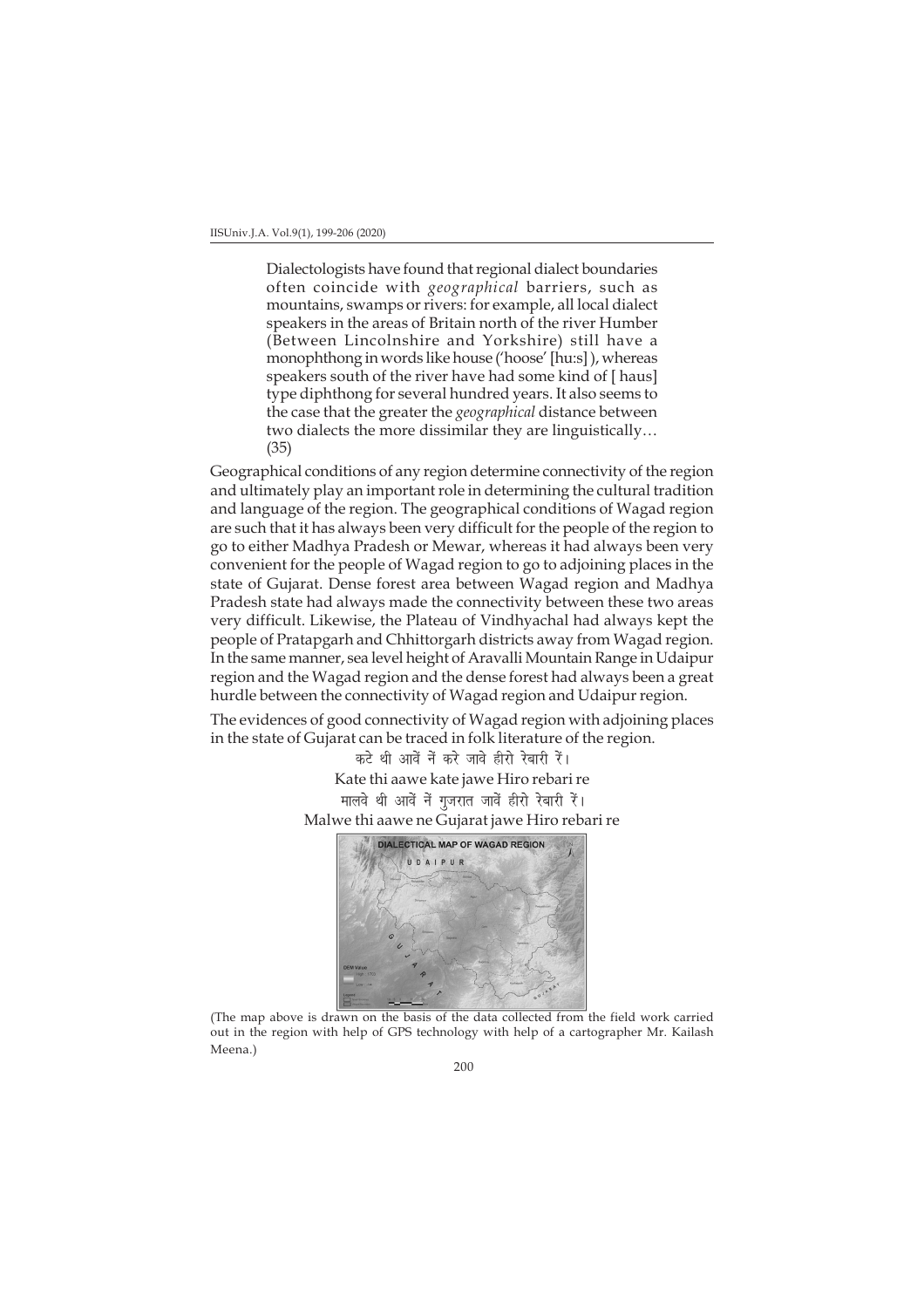The present map of Wagad region depicts geographical conditions of the region. Red color in the map represents sea level height, whereas green color represents lower height as well as the density of the forest in the map.

# **Connectivity with regions close to Wagad region:-**

Geographically, Madhya Pradesh is in the eastern side, Pratapgarh is in the northern side, Udaipur is in the North Western side and Gujarat is in the southern side of the Wagad region. Thus, the boundary of the region has three major adjoining regions. On the western side is Madhya Pradesh and its boundary is 135 km long; in the North Western side covering two districts of Rajasthan state the boundary is 170 km long and in the Southern side of Gujarat state, the boundary is 225 km long.

## **Pratapgarh and Wagad Region:-**

Mahi River forms the boundary of Wagad region and Pratapgarh districts. Right after the Mahi River, the plateau of the Vindhyachal starts in Pratapgarh district. Till this date, Pipalkhut is the first town of Pratapgarh district on the banks of Mahi river. There are very few villages between Pipalkhut and Pratapgarh district headquarters which covers a long area of about 40 km. The population density of these villages is also very low. Thus, geographically Mahi river and Plateau of Vindhyachal range form the boundaries of Wagad region and Pratapgarh districts and make the connectivity of the people of both the regions very difficult.

## **Udaipur and Wagad Region:-**

The Western part of Dungarpur district is covered by the Aravalli Mountain range. The Aravalli Mountain range starts from Gujarat and covers Dungarpur district partially, as well as a major part of Udaipur district before ending near Delhi. The average height above the sea level of Dungarpur district is approximately 250 meters and the average height above the sea level of Udaipur district is approximately 530 meters. The average sea level height of Aravalli Mountain range in Gujarat is only 150 meters. Owing to this, almost all major rivers of the Wagad region Mahi, Som, Jakham and Anas move towards Gujarat state and ultimately fall into the Bay of Khambhat. The flow of the rivers and the lowering heights of the mountain range make the people of Wagad region connect better with Gujarat as it is more convenient compared to their connectivity with Udaipur district.

#### **Madhya Pradesh and Wagad Region:-**

The boundary between Banswara and Madhya Pradesh state is 135 km long. Two tehsils, Danpur and Kushalgarh of Banswara district, are on the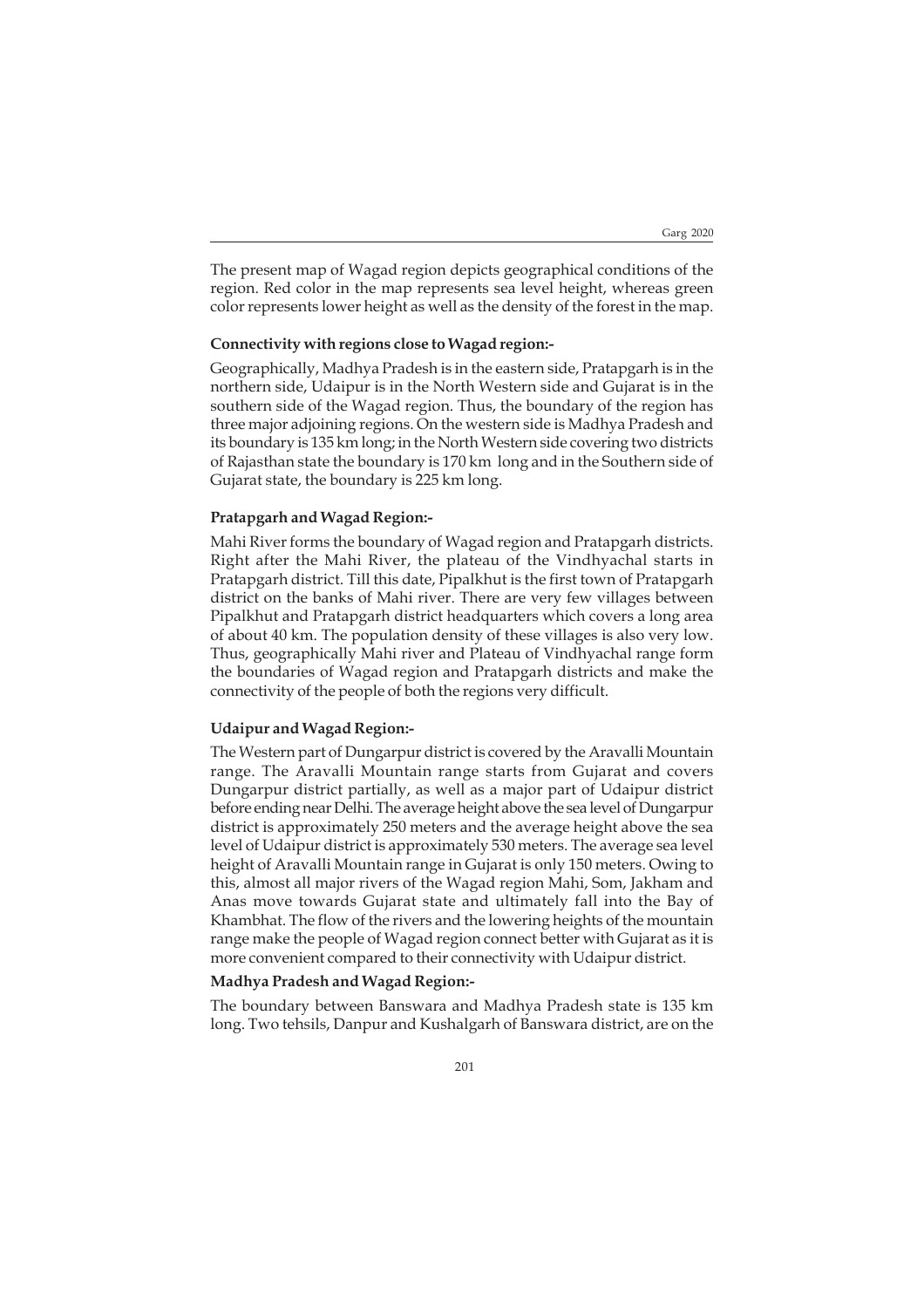border of the state of Rajasthan and Madhya Pradesh. These two tehsils had always been the part of Wagad region and these had never been politically governed by any ruler of Madhya Pradesh. The rulers of Malwa never showed their interest in these areas as there were dense forests at that time, and were dominated by the tribals. As the political centre of these areas had always been Banswara, the people of these areas always preferred to come to Banswara for their regular needs. Consequently, their connectivity with Madhya Pradesh state had always remained limited.

## **Gujarat and Wagad Region:-**

 The boundary between Wagad region and Gujarat state is 225 km long. As has been pointed out earlier, the average height of the Aravalli hills in Gujarat is very low as compared to the height of the range in Mewar region. Further, the climate and geographical conditions of this region are similar to the climate and geographical conditions of Gujarat state. Thus, the geographical conditions have always increased the proximity of the people of Wagad region with the state of Gujarat.

A few people of the region also stated during the course of personal interviews that in ancient times, the people of this region used to go to Ider, Modasa, Dahod, and Saambarkantha cities of Gujarat state for trading, medical facilities and employment. Thus, the interaction of the people of this region with the people of Gujarat had always been more frequent as compared to their interaction with the people of other regions. Consequently, the cultural traditions and language of the state of Gujarat have influenced the cultural traditions and dialect of Wagad region.

Earlier it is assumed that Wagadi dialect is spoken uniformly in the entire region. As a researcher in the field of Sociolinguistics and specifically Dialectology, the author looks at the Wagadi dialectical community with a fresh perspective based on the hypothesis that there are different varieties of the dialect in the same region. A closer look at the geographical conditions, as well as the development of the transportation facilities in Wagad region in the last few decades reveals that the connectivity of Wagad region had developed in four different adjoining regions. These are Kherwara, Kushalgarh, Danpur and Ghatol. The people of Kherwara area started going to their nearest city Modasa, Meghraj and other cities in Gujarat state. Similarly, people of Kushalgarh started going to their closer cities of Thandala in Madhya Pradesh and Dahod and Jhhalod in Gujarat. The people of Danpur area started going to Ratlam in Madhya Pradesh state and the people of Ghatol area started going to Pratapgarh, while the people of the town areas in the region developed their connectivity to other parts of the country.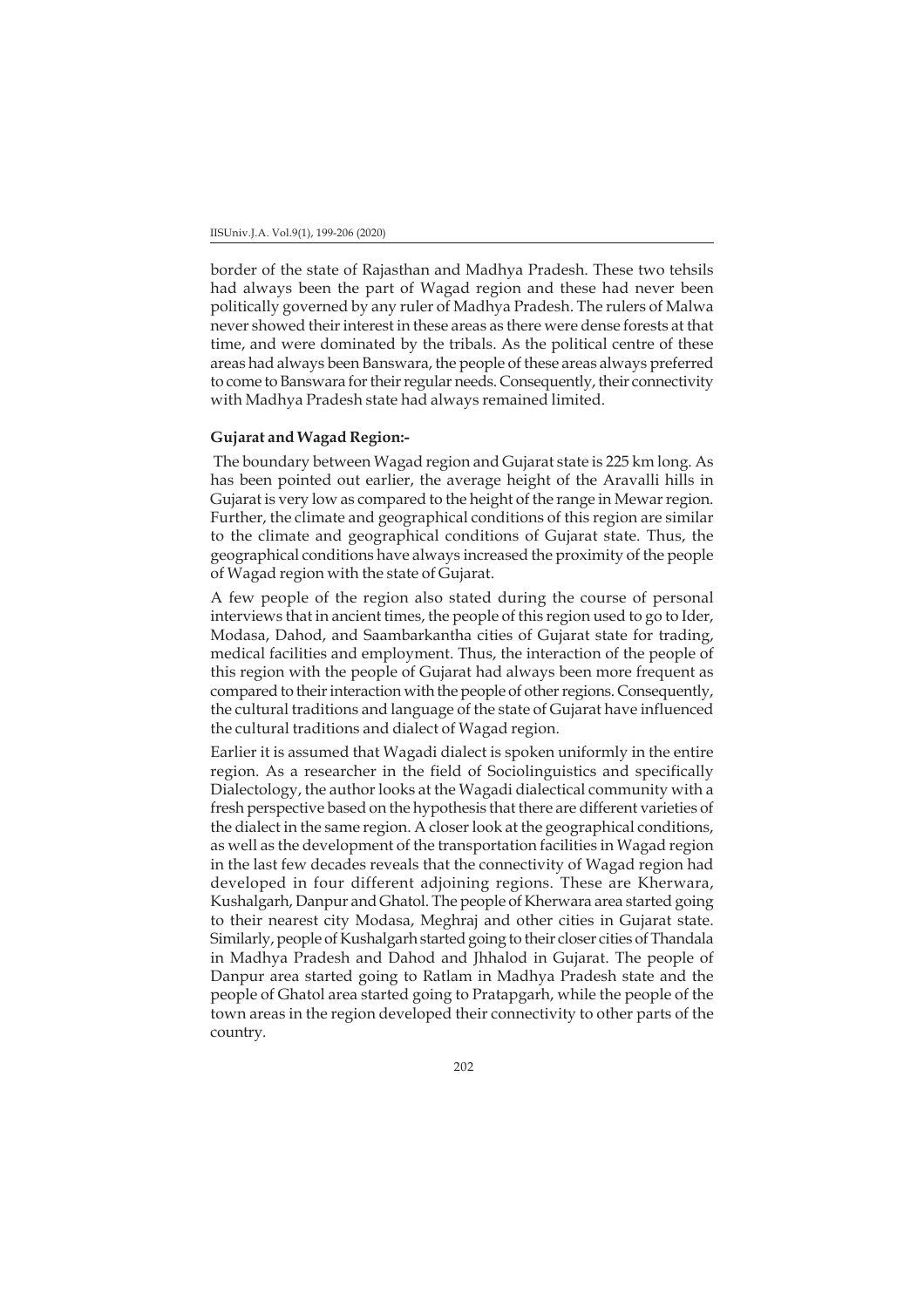Cross-cultural phenomenon affects the culture, traditions and dialect of any region. Socio-economically richer section of the society always influences the weaker class. In the same manner, the socio-economically richer sections of the adjoining areas have influenced the weaker parts of the region. Consequently, geographical variations determined the crosscultural phenomenon of the region which ultimately resulted in dialectical variations in the region. Five different varieties of Wagadi dialect emerged in different parts of the region.

An intensive survey along with many personal interviews was carried out in the region to bring out the dialectical diversities as well as intelligibility in five specified locations of the region. Five villages were selected in each specified locations. Fifty respondents were selected in each village on the parameters of Age, Sex and Profession.

A wordlist of 135 words which are commonly used in day-to-day conversation in the routine lives of the respondents was executed in the survey. The data collected from the field work carried out in the five specified areas of the region reveals that different words are used to refer to the same word in various parts of the region. The differences between these varieties of the dialect can be traced on Lexical, Phonological and Grammatical levels.

To trace the differences on lexical level an example of the words used to refer to the word 'Palm' in different areas of the region is discussed in the paper. Different words are used to refer to the word 'Palm' in the region. The word अँतीली /aTili/ is used in Ghatol to refer to 'palm', whereas in Kushalgarh the word हातेली / haTeli / is used and the word हथेली / hatheli / is used in Dungarpur. The same word is pronounced as / hateli / हतेली / haTeli / in urban areas. However, the word आतळी / aaTaLi / is used in Danpur and the word हतेली /haTeLi/ is used in the urban areas of the region to refer to the word 'palm'.

The survey data presents that there are many words in Wagadi dialect which have a single root word, yet they are pronounced in a different manner in various areas of the region. The root word used to refer to the word 'Ash' in the region is  $\overline{\text{kg}}\text{s}$  / rakuDo /. However, the pronunciation of this word varies in various parts of the region. In Ghatol it is pronounced as  $\eta \bar{\xi}$ rahuDo/, in Danpur and the urban areas of the region it is pronounced as रकुड़ो /rakuDo/, whereas in Kushalgarh it is रखोड़ूँ /rakhoDu/ and in Dungarpur urban areas it is रखुडो /rakhuDo/.

The first consonant sound of this word is alveolar trill sound ' $\tau'$  /r/ and is pronounced with the same vowel sound /a/ in the entire region**.** However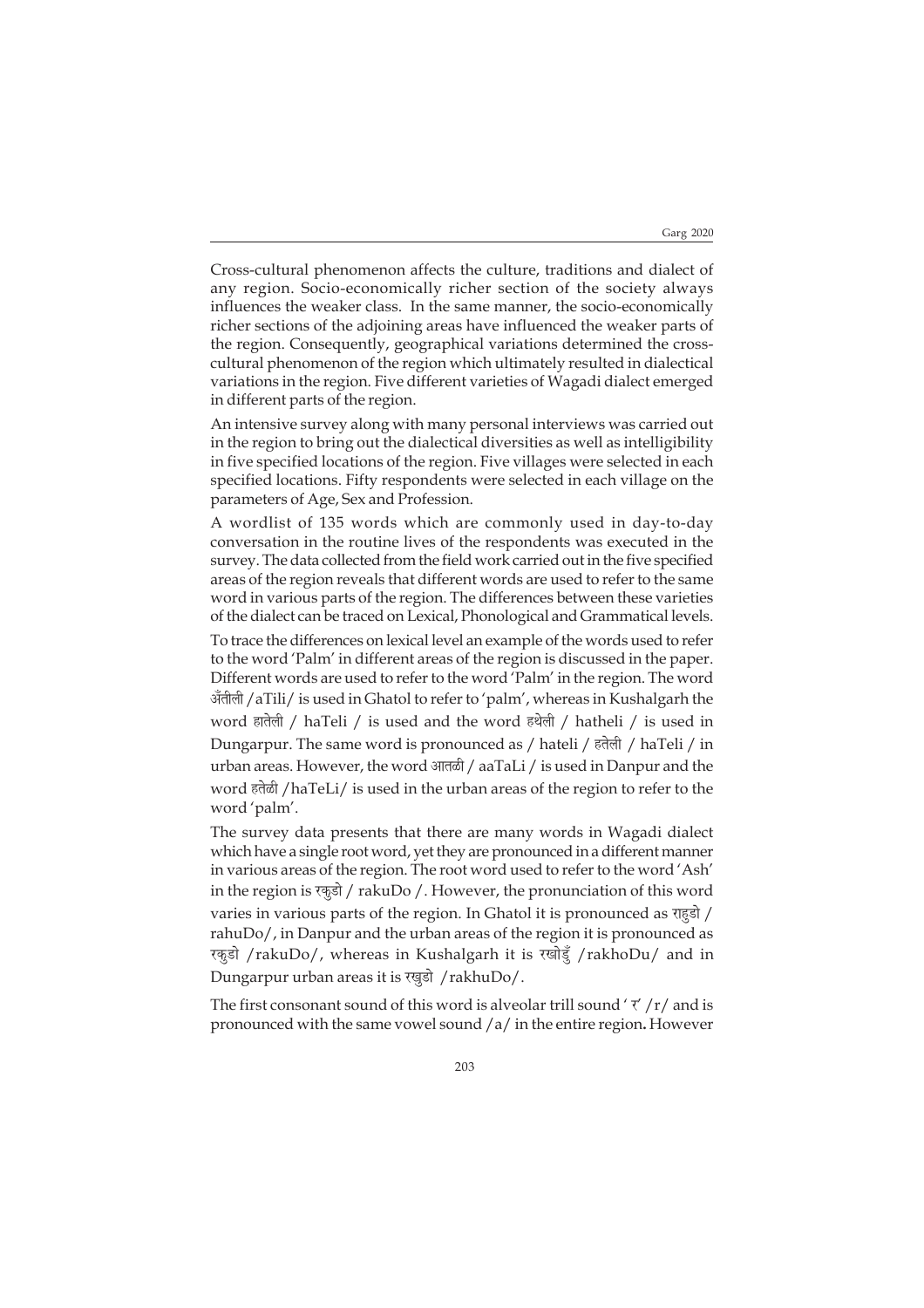in Ghatol, it is pronounced with the vowel sound /aa/ and becomes  $\frac{\pi}{4}$ /ra/ . Three different consonant sounds are used as the second sound of the word in various parts of the region. These are glottal fricative sound  $\frac{1}{6}$  /h/ and two velar plosive sounds  $\frac{1}{4}$  /k/ and / $\frac{1}{4}$ . Velaor plosive sound  $\frac{1}{4}$ / kh/ is used with two vowels /u/ and /o/ in different parts of the region these become खु/khu/ and खो/kho/. Similarly, the last retroflex plosive sound  $\frac{1}{5}$  /D/ is pronounced with two different sounds /o/ and /u/ in the region and these sounds become  $\frac{1}{\sqrt{2}}$  /Do/ and  $\frac{1}{\sqrt{2}}$ /Du/.

Data collected through field work shows how the differences can also be traces on grammatical levels in different varieties of wagadi dialect. Differently pronounced words are used in different parts of the region to refer to the words 'He' and 'It'. In Ghatol, Dungarpur rural and urban areas of the region pronounce /i/ is used to refer to both 'He' and 'It', whereas / vo/ pronoun is used to refer to 'It' in Danpur and Kushalgarh areas and / vu/ is used to refer to 'He' in Danpur area. However, /ve/ is used to refer to 'He' in Kushalgarh area.

The data analysis of the collected data also presents the differences that can be traced in the sentence structure in various parts of the region. Two types of sentence structures are used to refer to the sentence 'It is flying'. In different parts of the region, these are ई उड़ी रूयु है।/i uDi ryu he/ and ई उड़े है।/i uDe he/. The suffix  $\frac{1}{3}$  ryu/ is used in the first sentence with the main verb  $\frac{1}{3}$  / uD/ to express the complete meaning of the sentence , whereas in the second sentence no suffix is used with the verb to complete the meaning of the sentence.

There are many differences as well as similarities in Wagadi dialect spoken in different research locations. Though different words are used to refer to the same word in different research locations and these words are pronounced in a different manner, yet the root word remains the same in the entire region. As a result, the comprehension level in the entire Wagad region is more than 90%. A man from any location can understand and communicate with another man from any other location of the region. Still, he would certainly feel a level of difficulty and would be able to identify the differences between his dialect and the dialect spoken by other men from a different area.

Banswara and Dungarpur districts, along with a few villages from Pratapgarh and Udaipur districts, form the Wagad region. Banswara is the only district in Rajasthan state which is not connected with railways till date and Dungarpur district is also not very well connected with railways. Road transportation is the only means of connectivity in this region with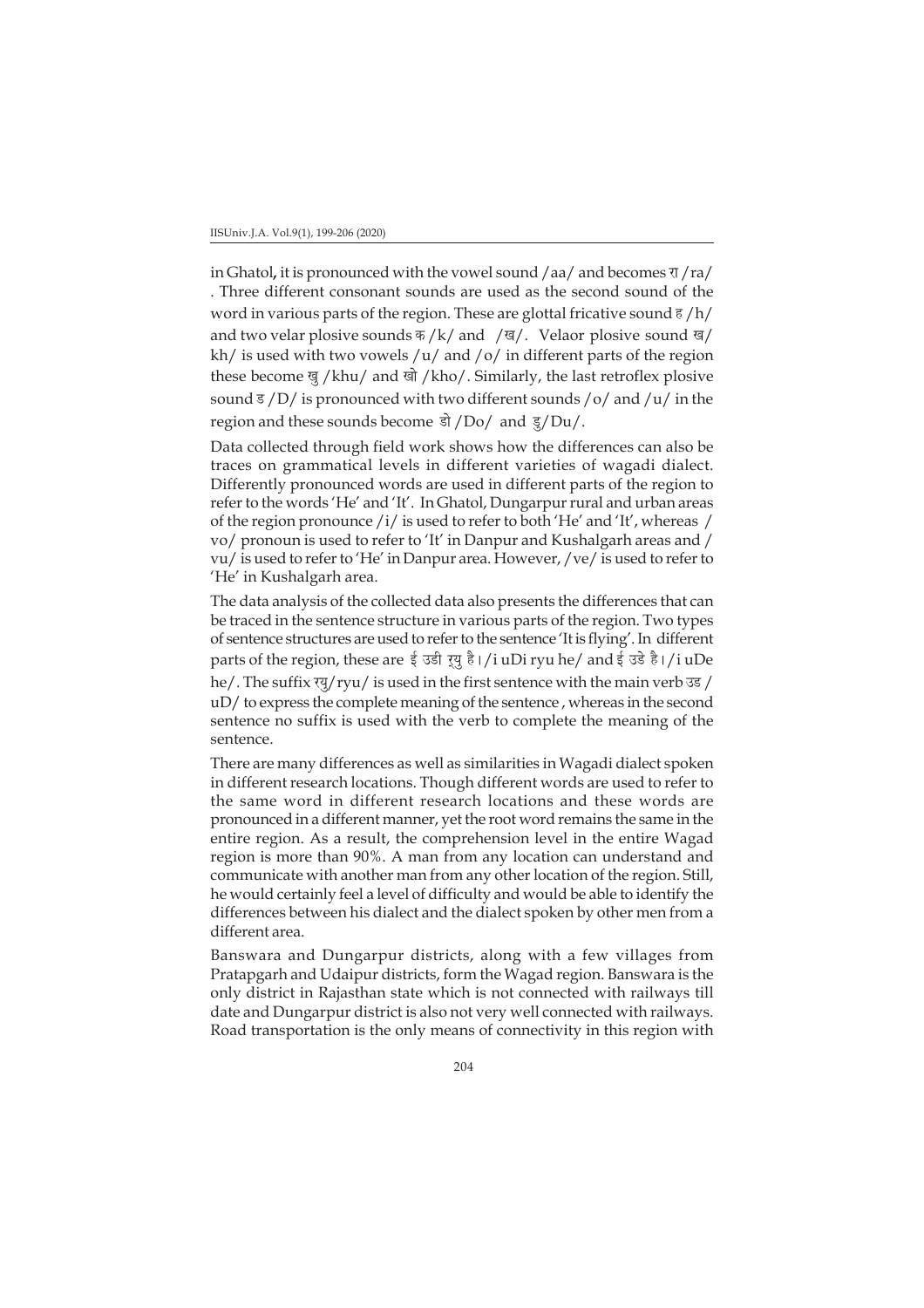the adjoining places as well as other places. Road transportation is also restricted by the geographical conditions of the region, like water, dense forest mountains and plateau. Thus, the transportation facilities are very limited in this region till date.



(The map above is drawn on the basis of the data collected from the field work carried out in the region with help of GPS technology and with the help of a cartographer Mr. Kailash Meena.)

Geographical conditions and transportation facilities available in the region have played an important role in the emergence of different varieties of the dialect, as well as in the formation of the overall nature of the region. The geographical conditions of the region have compelled the people of this region to go to the contiguous areas in the state of Gujarat to meet their needs. This has ultimately influenced the culture and dialect of the region. The culture of this region is influenced by the culture of Gujarat, for example, the people of this region are fond of Garba dance and sweet taste in every item of the food. These are considered as the symbols of the culture of Gujarat. The influence of Gujarati language is so strong on Wagadi dialect that the people of the region informed the researcher that whenever they go outside the region, most of the time they are speculated to be inhabitants of Gujarat by the strangers. Other scholars who have carried out their research on Wagadi dialect have stated that Wagadi is a deviation of Gujarati language. In this connection, linguist L.D. Joshi in his book *Wagadi Boli Ka Swaroop*